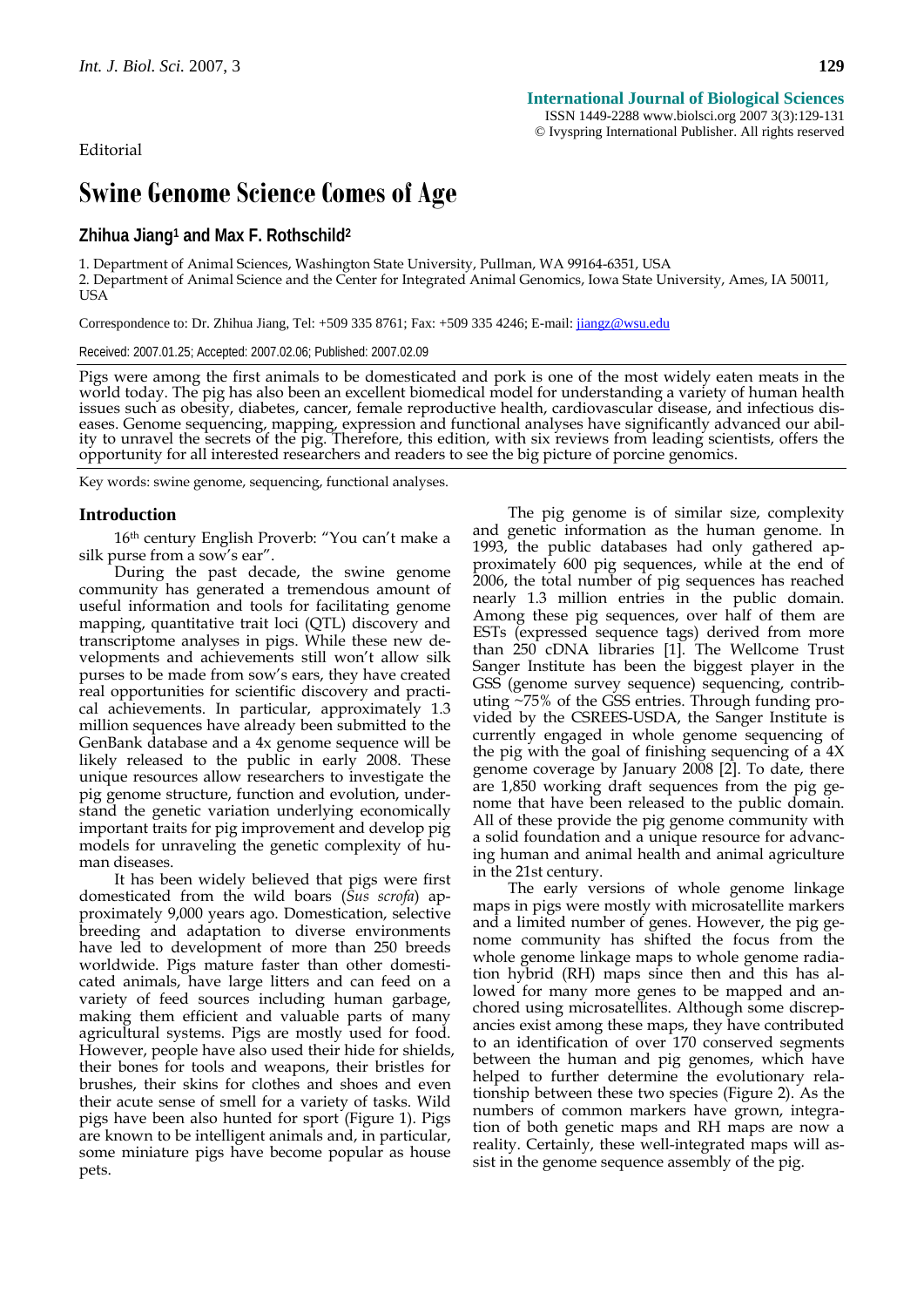# Figure 1. A sassanid rock relief of boar hunting (http://en.wikipedia.org).



Most economically important phenotypes in pig production are quantitative in nature, and often result from complex interactions between numerous environmental factors and alleles of many genes. Since the initial major locus for fat deposition on chromosome 4 was discovered in 1994, quantitative trait loci (QTL) results from 110 papers have identified 1,675 QTL [3]. Among them, 1,285 were QTL related to meat quality. The identification of genes affecting complex traits has been considered to be one of the most difficult and challenging tasks of genetics today. The major challenge to identifying the genes underlying QTL is not the detection and localization of a QTL, but rather the endless process to narrow a QTL region to a few candidate genes that can be rigorously tested. The draft sequence will of course aid in this process. As an example, the Animal Genome Group at Monsanto has genotyped more than 4,000 autosome single nucleotide polymorphisms (SNPs) on a total of approximately 6,000 pigs for investigating the extent and range of linkage disequilibrium (LD) in the pig genome [4]. Hopefully the LD structures within/across chromosomes will provide useful information for whole genome association studies and characterization of candidate genes for these complex traits. On the other hand, to date most of the useful genes and markers for economically important traits have been either patented or kept as trade secrets and in part these approaches have limited the use of these gene tests to only larger genetics companies. Changes in the patent approval process and patent expense will likely limit the future numbers of patents for gene tests.

During the past five years there has been a tremendous rise in porcine transcriptome analyses. A variety of techniques have been used, such as cDNA libraries and EST production, differential display PCR, serial analyses of gene expression, suppression sub-

tractive hybridization, real-time quantitative PCR and microarray-based techniques [1]. It has been proposed that transcriptome analysis would allow an efficient, objective, quantitative evaluation of genes contributing to QTL and that transcriptome analysis has the potential to reduce the overall effort needed in identifying genes causally associated with quantitative traits of interest.

Pigs are increasingly appreciated as excellent models for medical research, as pigs and humans are so similar in many aspects of both infant and adult anatomy, physiology, biochemistry, pathology and pharmacology. Because there is no placental transfer of antibodies to the developing pig fetus, newborn piglets lack maternal antibodies, making them good for studies of the mechanisms of immunity. As early as 1775, pigs were shown to develop atherosclerosis as a natural part of aging. Normal, healthy swine are known to develop spontaneous atherosclerotic plaques similar to that seen in humans. Pigs are also useful to medical researchers studying other cardiovascular problems and gastric ulcers. As mammals, both the human and the pig have a highly conserved genome size and presumably share most of their orthologous genes. In addition, there is also a high degree of sequence conservation between the orthologous genes as well as a high degree of map synteny between these two species. These features make the pig a unique model to probe pathways regulating normal development as well as disease processes [5].

The pig genome project is entering a stage where the level of genomic data is rapidly accelerating. We anticipate that the genome sequence for the pig should be completed over the next two years. During that time period, the swine genome community will annotate the sequences and determine the features of biological relevance and interest. These results will